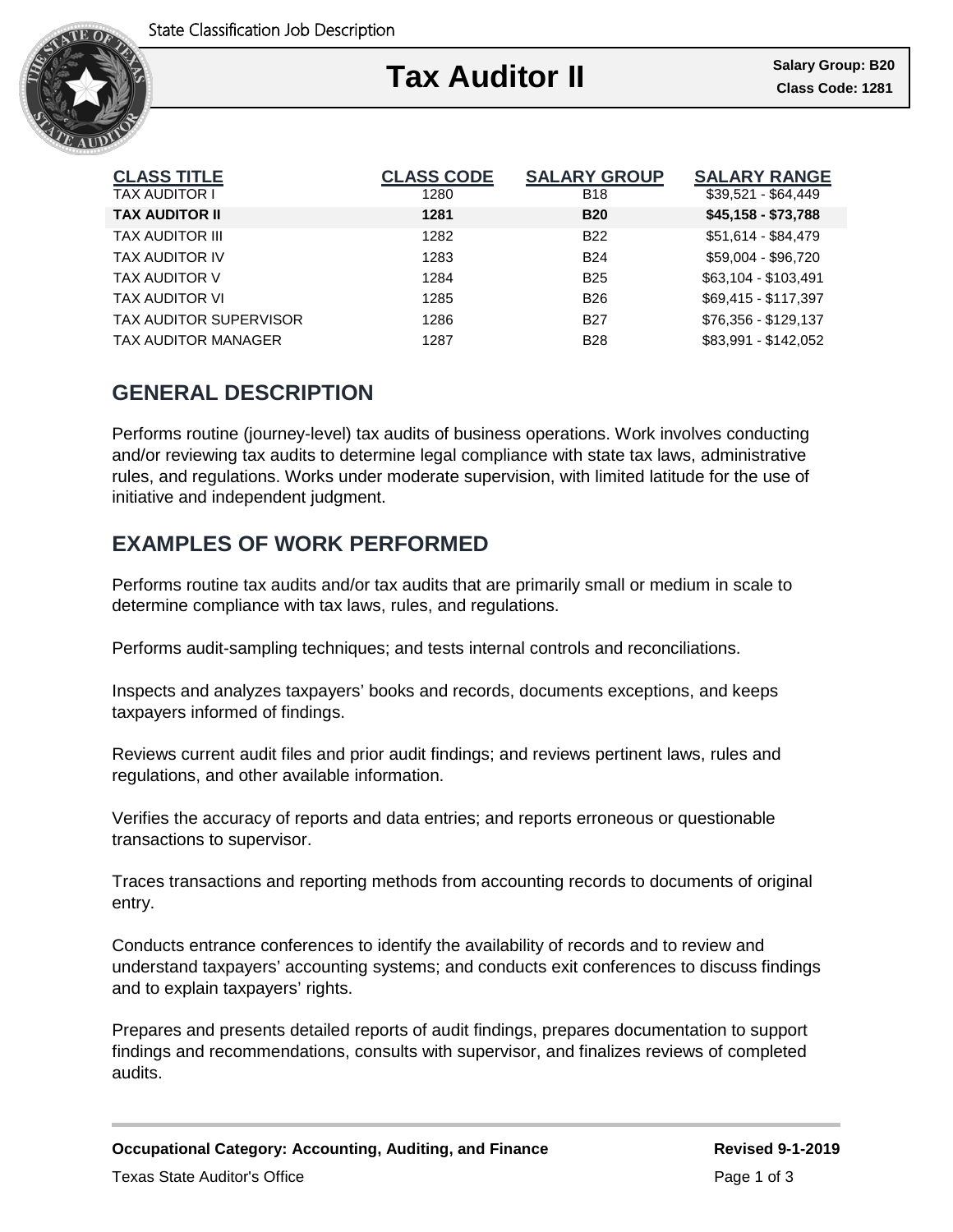Advises authorized representatives of requirements, liabilities, overpayments, penalties, and rights to administrative hearings; and recommends improvements to accounting systems.

Assists in determining the scope of audits and developing audit plans.

Assists in verifying sales accounts, purchase accounts, accounts receivable, accounts payable, surplus accounts, reserve accounts, fixed assets, inventory, payroll, cash accounts, and other related accounts.

May perform post-audit assessments.

May testify before courts of jurisdiction and administrative hearings.

May prepare affidavits or statements to certify delinquent accounts to the proper authority for collection or correction.

Performs related work as assigned.

### **GENERAL QUALIFICATION GUIDELINES**

### **EXPERIENCE AND EDUCATION**

Experience in accounting or auditing work. Graduation from an accredited four-year college or university with major coursework in accounting, business administration, finance, economics, or a related field is generally preferred. Experience and education may be substituted for one another.

#### **KNOWLEDGE, SKILLS, AND ABILITIES**

Knowledge of accounting and auditing methods and systems, of generally accepted auditing standards and procedures, of business practices, of legal contracts, of business law, of numerical analysis, of tax and sales tax laws, and of auditing techniques.

Skill in identifying mathematical, financial, or statistical irregularities; in identifying, resolving and preventing tax-related issues by using strong analytical techniques and innovative approaches; and in the use of a computer, applicable software, and sampling techniques.

Ability to compose clear and concise audit reports; to research, analyze, and understand tax laws, rules, and regulations; to use automated audit techniques; to gather and analyze accurate and relevant audit information; to evaluate documents and records for accuracy and legal conformance; to trace financial transactions from accounting records to documents of original entry for verification purposes; to maintain confidentiality and protect the privacy of state employees, taxpayers, and other members of the public; and to communicate effectively.